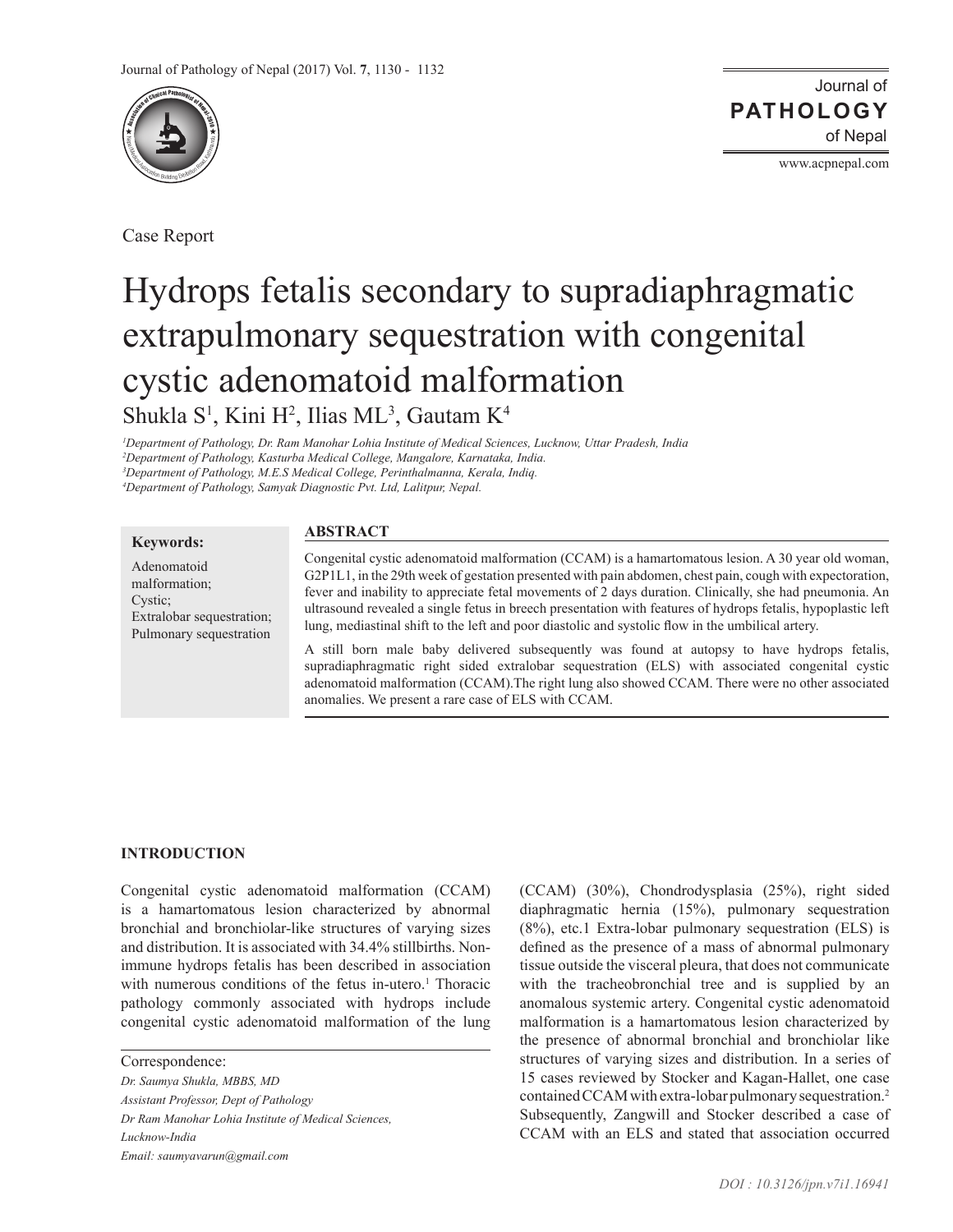

*Figure 1: Hydrops fetalis with hypoplastic right lung and extra lobar sequestration*



*Figure 3A: Back to back arrangement of Bronchiolar-like structures (HE stain, x100).*

in approximately 25% of cases accessioned to the Armed Forces Institute of Pathology.<sup>3</sup> Conran and Stocker et al<sup>4</sup> studied a series of 50 cases of ELS and found associated CCAM in 50%. We present one such case in a 30 year old lady who presented with intrauterine fetal death.

# **CASE REPORT**

A 30 year old lady G2P1L1 in the 29th week of gestation, presented with pain abdomen, cough with expectoration of 2 weeks and fever with inability to appreciate fetal movements of 2 days. Chest X-ray and laboratory investigations confirmed lobar pneumonia.USG abdomen revealed a single fetus in breech position with features of hydrops fetalis and hypoplastic left lung.. There was no evidence of blood group incompatibility. She delivered a still born, male baby weighing 1900gm with features of hydrops fetalis. An autopsy was performed.

On examination of the thoracic cavity revealed a hypoplastic right lung, large supra-diaphragmatic extra-pulmonary mass attached by a thin stalk to the mediastinal tissue , mediastinal shift to the left. Cut section of both the lung and extrapulmonary mass was homonogenous,pale white with numerous randomly distributed cysts 0.1 to 0.5cm in diameter.(fig. 1and 2). The histopathology of the extra pulmonary mass showed a fibrous capsule with underlying



*Figure 2:* Extralobar sequestration attached with a thin stalk to the mediastinal structures



*Figure 3B:* Cysts lined by cuboidal to columnar epithelium (HE stain, x100).

dilated lymphatics and peripheral lung parenchyma with dilated acini and interspersed bronchioles. The rest of the parenchyma showed multiple cystically dilated spaces and bronchiolar-like structures arranged in a back to back configuration. These structures were lined by cuboidal to columnar epithelium and separated by thin fibrovascular septae . The right lung showed compressed lung parenchyma and similar cysts as described above. The left lung and other viscera were normal. (fig. 3A and 3B)

Based on these features the diagnosis of nonimmune hydrops fetalis with ELS with associated congenital cystic adenomatoid malformation, type  $-2$  and right pulmonary hypoplasia was rendered.

#### **DISCUSSION**

Congenital cystic adenomatoid malformation of the lung is a rare condition occurring in 1 in 25,000-35,000 pregnancies.<sup>4</sup> At the time of prenatal USG, there may already be evidence of considerable fetal distress, including non-immune hydrops fetalis (NIHF) in these cases (12.43%).4 Congenital cystic adenomatoid malformation is further subdivided into 5 pathologic types. Type 0 or acinar dysplasia is characterized by firm and small lungs. It is incompatible with life and is seen in association with cardiovascular anomalies and dermal hypoplasia. Type 1 has multiple large cysts or a